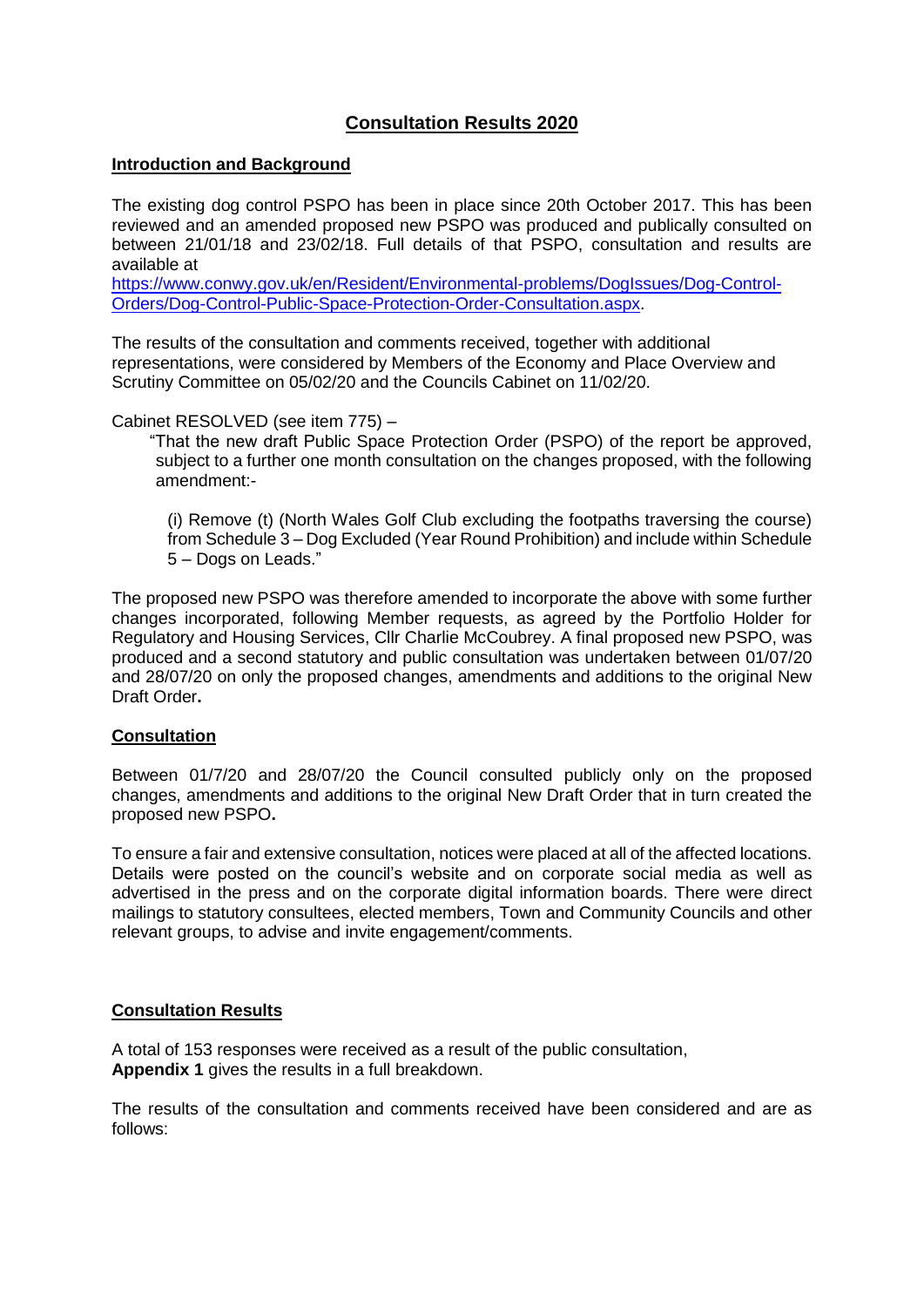# **SCHEDULE 3 – DOGS EXCLUDED (YEAR ROUND PROHIBITION)**

## **2(k) Top Llan Road Playing Field, Glan Conwy**

Following a local public vote, Glan Conwy Community Council requested that this area be removed from the list of locations which were proposed to have year round dog exclusions. The reasons given were to ensure at least 1 of the 2 open green spaces in Glan Conwy may be available for responsible use by dog owners.

The removal of this area from the proposed new PSPO was supported by 53% of respondents. It is therefore proposed that this area is not included as an area dogs are excluded from in the proposed new PSPO.

## **2(k) Llanrwst Road Playing Field, Glan Conwy**

Glan Conwy Community Council requested that this location be included as an area dogs are permanently excluded from because there have been many complaints regarding the presence of dog fouling on the playing field. A children's play area, although fenced, is also located there. Despite the erection of signs, dog fouling still continues.

The inclusion of this location in the proposed new PSPO was however was not supported by 50% of the respondents. It is therefore proposed that this area is not included as an area dogs are excluded from in the proposed new PSPO.

## **2(p) Llanelian Community Field, Llanelian**

Llanelian Community Council had asked that this location be included as a dog exclusion area because of persistent dog fouling. Educational and promotional work aimed at ensuring responsible dog ownership had been undertaken by both the Community Council and officers from Regulatory & Housing Services, but dog fouling still persisted.

The inclusion of this location in the proposed new PSPO was however heavily not supported with two petitions objecting to this control submitted and with 56% of the respondents stating they did not support such. It is therefore proposed that this area is not included as an area dogs are excluded from in the proposed new PSPO.

## **4(n) The Llandudno / Craig Y Don Community Paddling Pool**

This area was initially proposed to be covered by a dog exclusion, however during the first public consultation dog owners expressed concern that they would then not be able to access the public toilets or use the café there if dogs were excluded permanently. It was felt necessary that some form of dog control was required in the location due to the high footfall expected and the numbers of children playing. It was therefore proposed that the area be included as a dogs on leads area.

The inclusion of this location as a dogs on leads area was supported by 60% of respondents. It is therefore proposed that this area is included as an area dogs must be on a lead in the proposed new PSPO.

#### **2(t) Colwyn Bay Beach – the area of the beach between the low water mark and promenade wall between the most seaward point of the Porth Eirias promontory and eastern side of the Colwyn bay pier line**

Considerable regeneration works have taken place along Colwyn Bay with much expenditure used to create the new beach at Porth Eirias. The section of the new beach to the east of the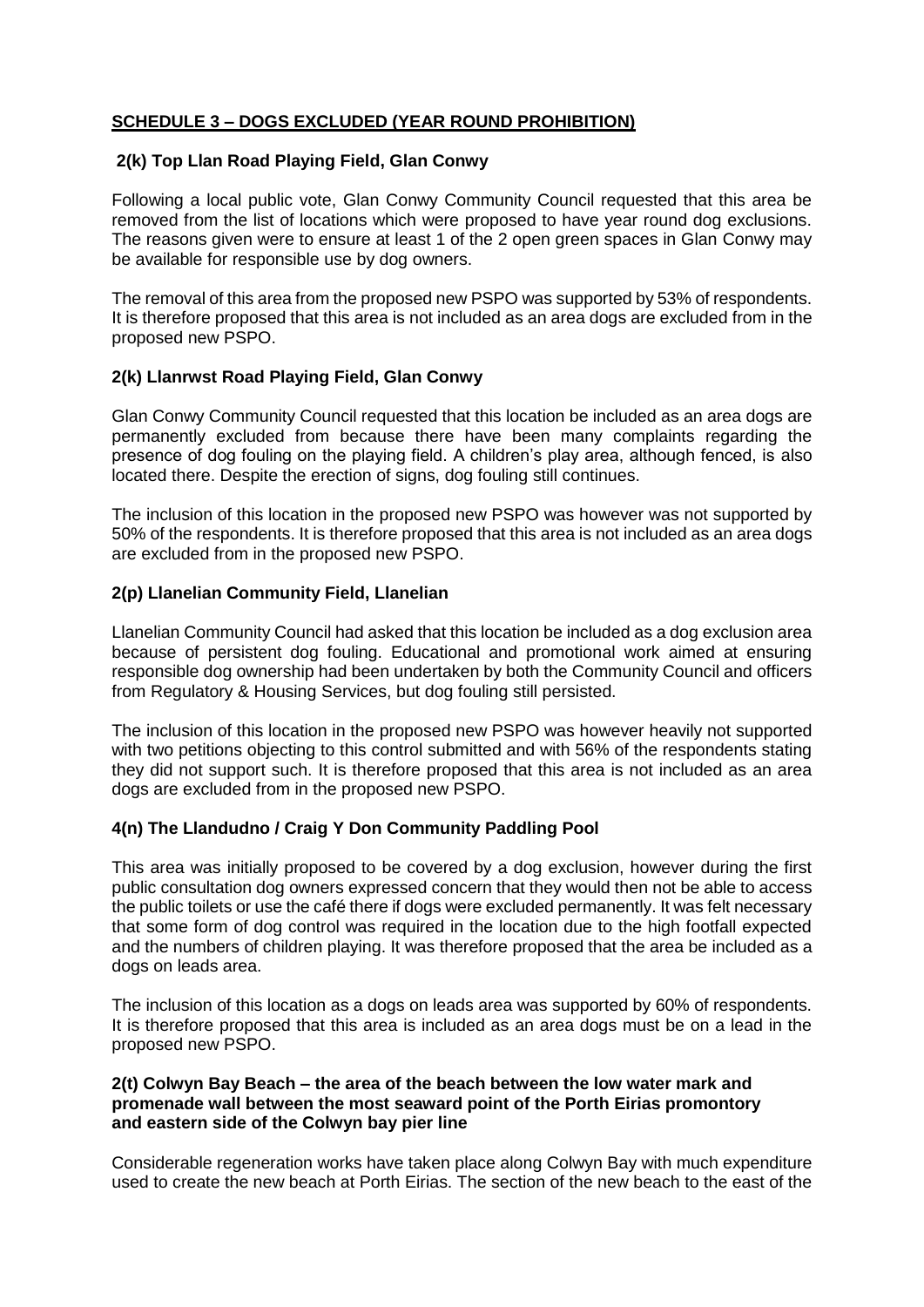pier is a dry beach meaning it is unwashed by the tide so any waste deposited by animals or people at this location remains in situ until physically removed by the Council Only 15% of respondents supported this proposal, with 19% of respondents not answering the question and 66% of respondents objecting to the proposal a majority of whom were dog owners.

On considering the response results for this location, whilst noted, it is thought necessary and proportionate to balance the needs of dog and non-dog owners in this location, and to enable and ensure the benefits of the new Colwyn Bay beach amenities be realised for all.

It is therefore proposed that this area is included as an area dogs are permanently excluded from in the proposed new PSPO for the following reasons;

- The beach is a dry beach, unwashed by the tide
- The area of beach proposed is considerably smaller than the previous long standing exclusion zone in existence since the introduction of by-laws some 25 years ago
- The Council have received 10 complaints from members of the public who were unable to access the beach with their families due to the presence of dogs in just July and August of 2020
- To counter balance the proposed permanent exclusion zone on this small area at Porth Eirias, the Council has removed the previous seasonal exclusion zone at Rhos on Sea opposite the Cayley Promenade thus leaving the expanse of beach from the west side of the pier in Colwyn Bay until the dry beach at Rhos on Sea free for dog owners to utilise year round.
- There is a dry beach in Rhos on Sea that is subject to a permanent exclusion of dogs for the reason that it is unwashed by the tide.

# **2(v) Minafon Community Field, Old Colwyn**

This former open green space had been previously used for dog walking and was an area for which regular complaints were received in relation to uncontrolled dogs and dog fouling, limiting its effective use by all in the community. It adjoins Ysgol T Gwynn Jones and the issue became so bad that the children at the school designed their own posters which were made into signs and erected around the location in an attempt to encourage responsible dog ownership. ERF have now converted this former open green space to a family friendly park and adventure area for children to use, with bench seating, picnic benches and a wild flower meadow of pollinators. The site abuts the school and is used by the children during term time. On this basis and due to the previous record of irresponsible dog ownership in the area, a request was received from ERF that a year round dog exclusion be put in place, so that the new park can be effectively used and enjoyed without the issue of uncontrolled dogs and dog fouling being present.

Only 22% of respondents supported this proposal, with 27% of respondents not answering the question and 51% of respondents objecting to the proposal a majority of whom were dog owners.

On considering the response results for this location, whilst noted, it is thought necessary and proportionate to balance the needs of dog and non-dog owners in this location, and to enable and ensure the benefits of the new amenities be realised for the purpose intended.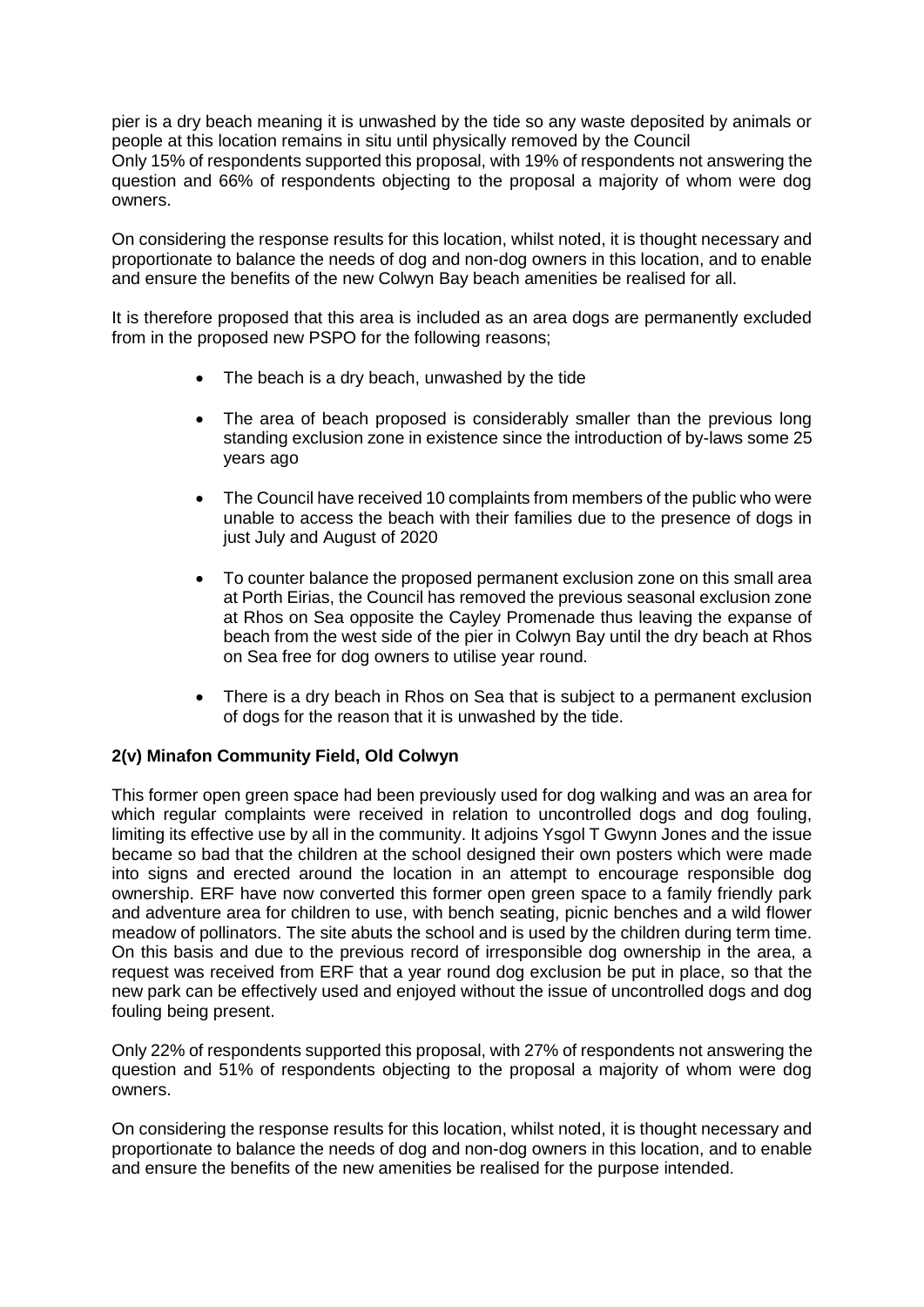It is therefore proposed that this area is included as an area dogs are permanently excluded from in the proposed new PSPO for the following reasons;

- The request has been made by ERF the Department within the Council who are responsible for street cleansing and in particular the regular cleansing of dog fouling from this location in previous years.
- Following the conversion of this area by ERF into a family friendly park and adventure space with nature reserve, the area is now used by pupils of the local school for their educational purposes. This brings the location into Schedule 3 of the proposed new PSPO as with all previous and draft PSPOs. Schedule 3 part 1(f) states dogs should be excluded permanently from all recreational fields associated with educational establishments.

## **2(w) Proposed Rhos on Sea Woodland/Biodiversity area, Brookfield Drive, Rhos on Sea**

A new wooded area is proposed to be created in the area described above. In order for the benefits of this new area to be fully realised a local member had proposed that dogs be excluded permanently.

The inclusion of this location in the proposed new PSPO was however not supported with 57% of the respondents stating they did not support such. It is therefore proposed that this area is not included as an area dogs are permanently excluded from in the proposed new PSPO.

## **SCHEDULE 4 – DOGS EXCLUDED (SEASONAL PROHIBITION)**

#### **1(a) Kinmel Bay – the area of beach between low water mark and the promenade between the entrance to the beach from the car park St Asaph Avenue, Kinmel Bay and the first entrance to the beach from the promenade near Woodside Avenue, Kinmel Bay**

The Towyn & Kinmel Bay Town Council made representations that they would want to see the seasonal dog restriction removed from the area of beach described in the original proposed new PSPO which was consulted on, so there would then be no seasonal or any other dog exclusion in place at that location.

The effect of this would mean that it may not be possible for that area to continue to have a Blue Flag Seaside Award.

The results show that 38% of respondents supported this proposal, with however 32% of respondents not answering the question. The local M.S. did respond with a strong objection to the proposed removal stating

"I think obtaining a blue flag is more important than allowing people to walk their dogs on the beach in Towyn and Kinmel Bay. I have not received any objections to the current seasonal restrictions from local residents".

It is therefore proposed that this location is included as an area dogs are seasonally excluded from in the proposed new PSPO.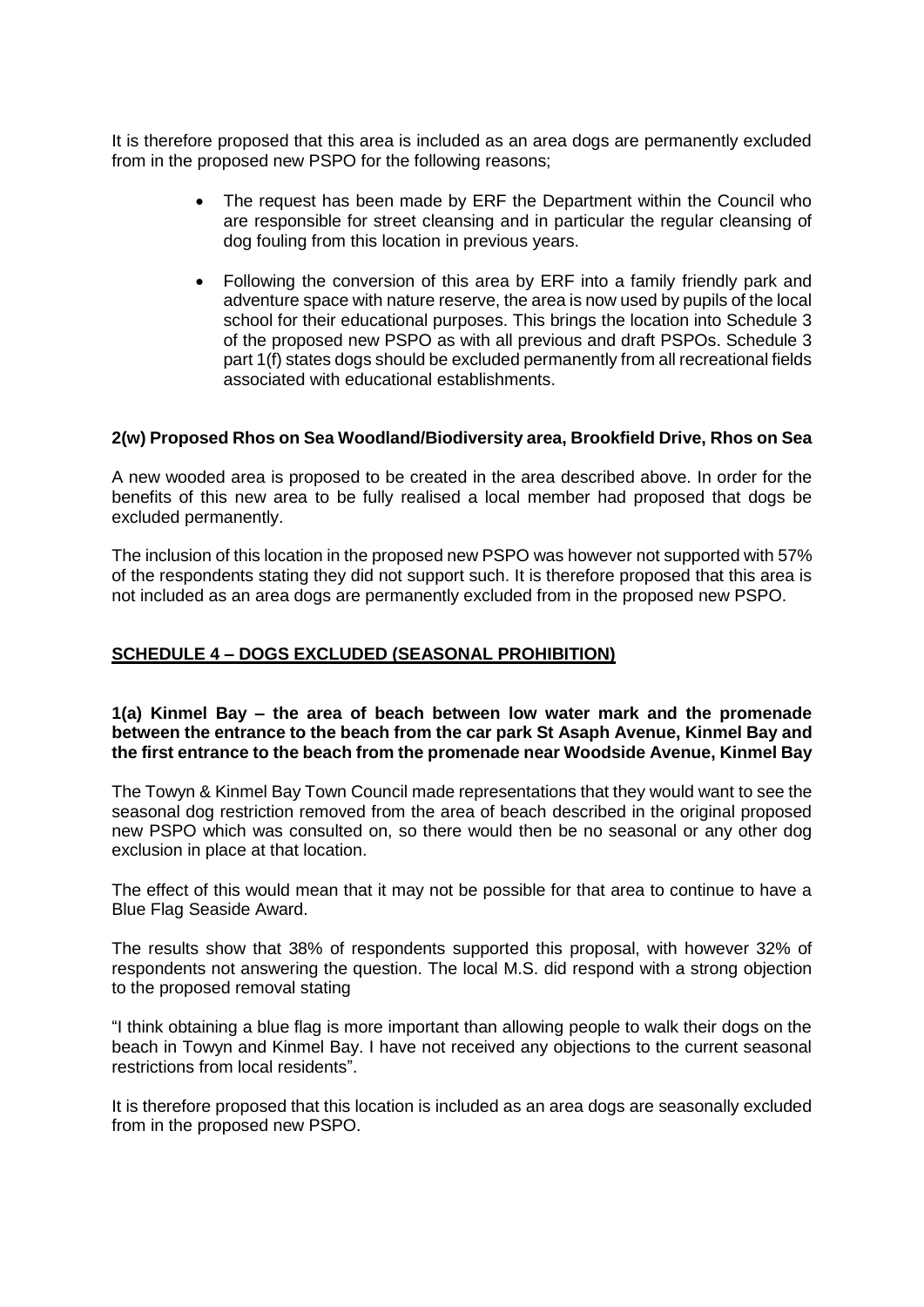#### **3(d) Penmaenmawr – the area of the beach between the low water mark and the promenade from the east side of the café situated on the promenade and the slipway associated with the sailing club.**

Penmaenmawr Town Council advised during the first consultation they wanted the seasonal dog exclusion as existing to remain in place in the same location it had been since 2012 rather than the relocation of such proposed during the first consultation.

The amended wording for the location was thus the subject for the consultation rather than the seasonal exclusion itself which remained supported following the first consultation.

Of the respondents 27% supported this proposal, with 34% of respondents objecting to the proposal however 39% of respondents did not answer this question.

On considering the response results for this location, whilst noted, it is thought necessary to remember that this was consulted on as a minor wording amendment for the location as requested by the Town Council which would mean the seasonal dog exclusion zone as was previously, would remain in situ.

It is therefore proposed that this area is included as an area dogs are seasonally excluded from the proposed new PSPO.

#### **3(e) Llanfairfechan – the area of beach extending between the low water mark and the promenade between the main slipway and the river mouth (but not to include the slipway).**

Llanfairfechan Town Council advised during the first consultation they wanted the seasonal dog exclusion as existing to remain in the same location as it had been since 2012 rather than the relocation of such proposed during the first consultation.

The amended wording for the location was thus the subject for the consultation rather than the seasonal exclusion itself which remained supported following the first consultation.

Of the respondents 27% supported this proposal, with 32% of respondents objecting to the proposal however 41% of respondents did not answer this question.

On considering the response results for this location, whilst noted, it is thought necessary to remember that this was consulted on as a minor wording amendment for the location as requested by the Town Council which would mean the seasonal dog exclusion zone as was previously, would remain in situ as the original location was more beneficial for disabled access to the beach.

It is therefore proposed that this area is included as an area dogs are seasonally excluded from as worded above in the proposed new PSPO.

## **SCHEDULE 5 – DOGS ON LEADS**

#### **4(d) Trinity Avenue Playing Field Llandudno; excluding the (demarcated) area designated for dog exercising.**

Complaints from members of the public and representations from Local Members have been received that dog owners are not keeping their dogs under control at this location and that dog fouling is an issue.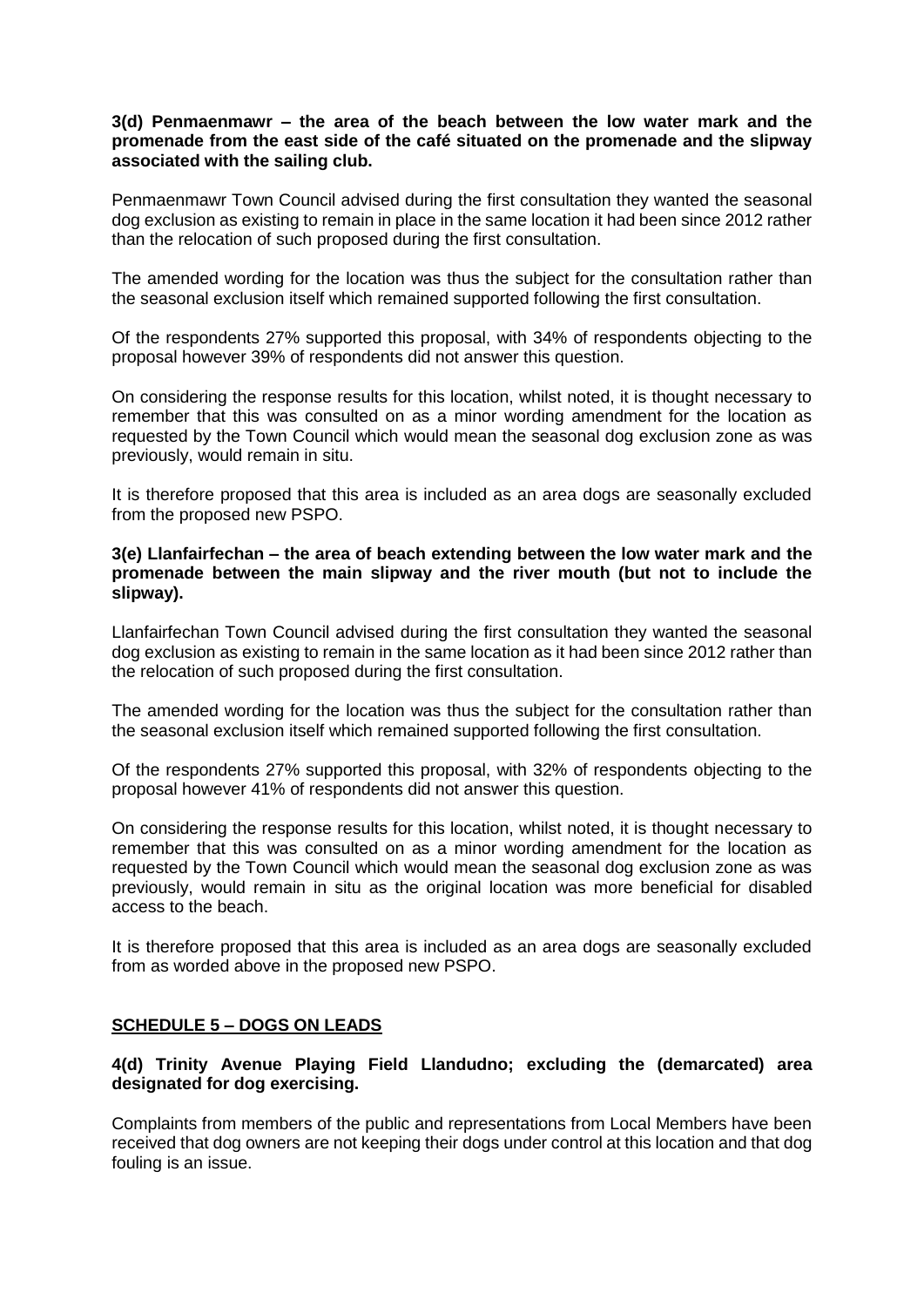Educational and promotional work aimed at ensuring responsible dog ownership has been undertaken by both the local Members and officers from Regulatory & Housing Services, but the issues still persist in that area.

As a result a local Member made a request that this are be included as an area dogs must be on a lead excluding a demarcated area designated for exercising dogs.

Of the respondents 49% supported this proposal, with 23% of respondents objecting to the proposal, 28% of respondents did not answer this question.

It is therefore proposed that this area is included as an area dogs must be on a lead excluding the demarcated area designated for dog exercising in the proposed new PSPO.

## **4(e) Owain Glyndwr Playing Field, Kinmel Bay; excluding the (demarcated) area designated for dog exercising**

Complaints from members of the public and representations from Towyn & Kinmel Bay Town Council had been received that dog owners were not keeping their dogs under control at this location and that dog fouling was an issue.

Educational and promotional work aimed at ensuring responsible dog ownership had been undertaken by both the Town Council and officers from Regulatory & Housing Services, but the issues still persist in that area.

Towyn & Kinmel Bay Town Council therefore made a request that this are be included as an area dogs must be on a lead excluding a demarcated area designated for exercising dogs.

Of the respondents 41% supported this proposal, with 24% of respondents objecting to the proposal, 35% of respondents did not answer this question.

It is therefore proposed that this area is included as an area dogs must be on a lead excluding the demarcated area designated for dog exercising in proposed new PSPO.

## **4(u) Public footpaths traversing North Wales Golf Club, Llandudno**

North Wales Golf Club who own their land and which is currently covered by a dogs on leads PSPO requirement, had asked that the land be included as a permanent dog exclusion area because of persistent dog control issues, complaints of fouling and for the health and safety of dog walkers and club members alike.

The exclusion of dogs from the club owned land was supported in the first consultation however as a result of complaints received and Cabinet resolution 775, it was determined that dogs could not be excluded from the public footpaths that traverse the club land. As such it was proposed that the public footpaths be included in the proposed new PSPO as a dogs on leads location.

Of the respondents 40% supported this proposal, with 32% of respondents objecting to the proposal, 28% of respondents did not answer this question.

It is therefore proposed that the public footpaths are included as an area dogs must be on a lead in the proposed new PSPO.

#### **4(q) Llanfairfechan Recreation Ground and Land surrounding the Boating Lake to the start of the bridle path, Llanfairfechan**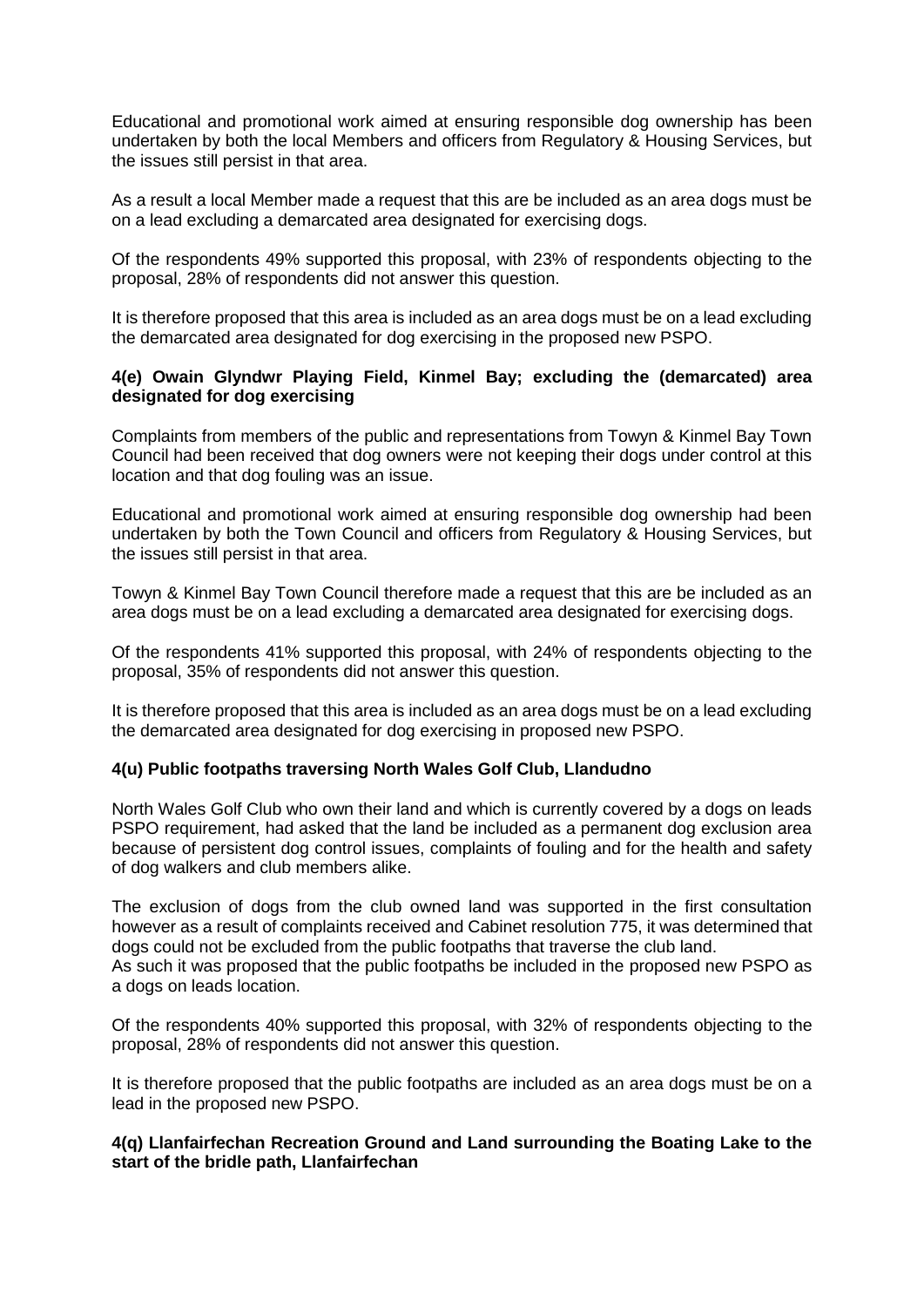The Llanfairfechan Town Council did not support the location described in the first consultation. For clarity, they instead asked that the dogs on leads area did not extend as originally proposed to the Western Boundary of the property known as "Kingswood". Instead, they asked that the boundary stop at the start of the Bridle Path

The amended boundary for the location was thus the subject for the consultation rather than the control that dogs must be on a lead itself which remained supported following the first consultation.

Of the respondents 30% supported this proposal, with 34% of respondents objecting to the proposal, 36% of respondents did not answer this question. It is of note that one local member did offer a strong objection to the proposal.

Based on the results of both the first consultation and the second consultation with neither proposed boundaries being supported it is proposed that the boundary of the location should revert to that previously made in 2012, that being the western boundary of the property known as Gorsefield, included as an area dogs must be on a lead in the proposed new PSPO.

## **2(t) The pathway between Glan Yr Afon Road and Old Mill Road Dwygyfylchi**

Complaints from members of the public and representations from a local member had been received that dog owners were not keeping their dogs under control on this pathway and that dog fouling was also an issue.

It was therefore proposed during the first consultation that the pathway should be included as a location that dogs must be on a lead. This proposal was not supported by the local member who asked following representation made that the requirement for dogs to be on a lead in this location be removed from the proposed new draft order.

The removal of this location as an area that dogs must be on a lead was thus the subject for the consultation which was supported by 45% of respondents.

It is therefore proposed that the pathway between Glan Yr Afon Road and Old Mill Road Dwygyfylchi is not included as an area dogs must be on a lead in the proposed new PSPO.

## **2(u) The pathway between Conway Old Road and Old Mill Road, Dwygyfylchi**

Complaints from members of the public and representations from a local member had been received that dog owners were not keeping their dogs under control on this pathway and that dog fouling was also an issue.

It was therefore proposed during the first consultation that the pathway should be included as a location that dogs must be on a lead. This proposal was not supported by the local member who asked following representation made that the requirement for dogs to be on a lead in this location be removed from the proposed new draft order.

The removal of this location as an area that dogs must be on a lead was thus the subject for the consultation which was supported by 49% of respondents.

It is therefore proposed that the pathway between Conway Old Road and Old Mill Road Dwygyfylchi is not included as an area dogs must be on a lead in the proposed new PSPO.

## **2(v) The pathway from Ysguborwen Road to the garage adjacent to the A55/Maes Y Llan, Dwygyfylchi**